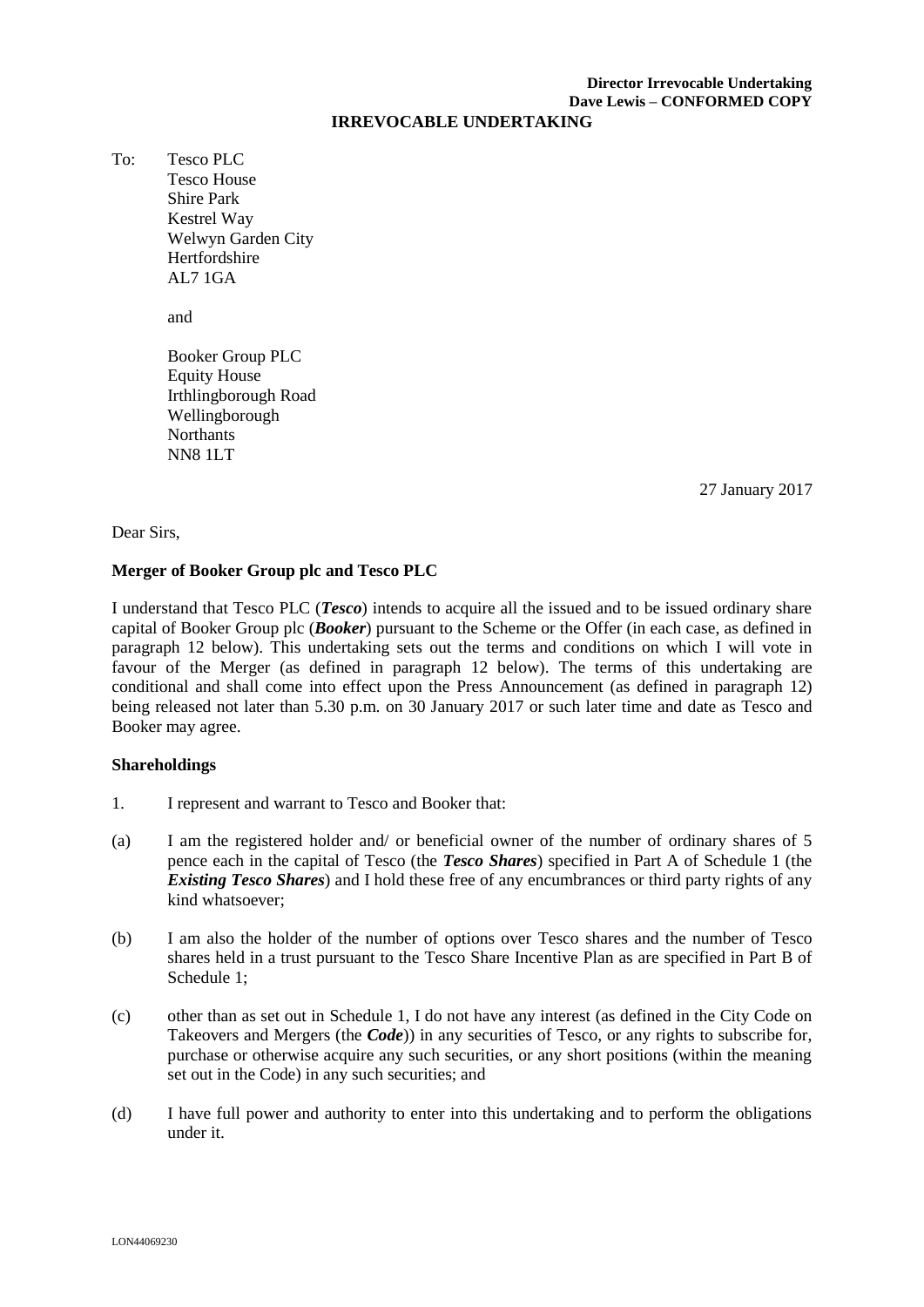#### **Dealings and undertakings**

2. I undertake that before this undertaking lapses in accordance with paragraph 14 below, I shall not without Booker's prior written consent:

- (a) (other than pursuant to the Merger and subject to paragraph 5) sell, transfer, charge, encumber, grant any option or lien over or otherwise dispose of any interest in any Existing Tesco Shares or any other shares in Tesco issued or unconditionally allotted to, or otherwise acquired by, me before then (*Further Tesco Shares*, provided that any Tesco Shares that I may acquire: (i) on exercise of options granted under the Tesco Savings Related Share Option Scheme (the *SAYE*); and (ii) pursuant to the Tesco Share Incentive Plan (the *Share Incentive Plan*) shall not be Further Tesco Shares):
- (b) in my capacity as a shareholder of Tesco, cast the votes attaching to any Existing Tesco Shares or Further Tesco Shares in favour of any resolution to approve an acquisition or any other transaction or corporate action which is proposed in competition with or which would otherwise be reasonably expected to frustrate, impede or delay the Merger (as defined in paragraph 12);
- (c) in my capacity as a shareholder of Tesco, convene, requisition or join in the requisition of any general or class meeting of Tesco shareholders for the purpose of considering any resolution referred to in paragraph 2(b); or
- (d) (other than pursuant to the Merger) enter into any agreement or arrangement, incur any obligation or give any indication of intent:
	- (i) to do any of the acts referred to in paragraphs  $2(a)$  to  $2(c)$ ; or
	- (ii) which, in relation to the Existing Tesco Shares or any Further Tesco Shares, would or might restrict or impede the implementation of the Merger or my ability to comply with this undertaking,

and for the avoidance of doubt, references in this paragraph 2(d) to any agreement, arrangement, obligation or indication of intent includes any agreement, arrangement, obligation or indication of intent whether or not legally binding or subject to any condition or which is to take effect if the Scheme or the Offer (as the case may be) lapses or is withdrawn, or if this undertaking ceases to be binding or following any other event.

- 3. I further undertake not to, until the earlier of:
- (a) this undertaking lapsing in accordance with paragraph 14 below; or
- (b) either the Scheme being approved by the Court or the Offer becoming unconditional as to acceptances,

except with the prior written consent of Booker (not to be unreasonably withheld), acquire any interests (as defined in the Code) or otherwise deal or undertake any dealing (as defined in the Code) in any relevant securities (as defined in the Code) of Booker or Tesco (other than: (i) any Tesco Shares acquired by or issued to me on vesting of awards or exercise of options under any of Tesco's employee share plans; (ii) any award or option over Tesco Shares granted to me under any of Tesco's employee share plans after the date of this undertaking; or (iii) as permitted under paragraph 5).

4. I undertake to cause the registered holder of any Existing Tesco Shares and/ or (if applicable) Further Tesco Shares of which I am the beneficial owner to comply with the undertakings in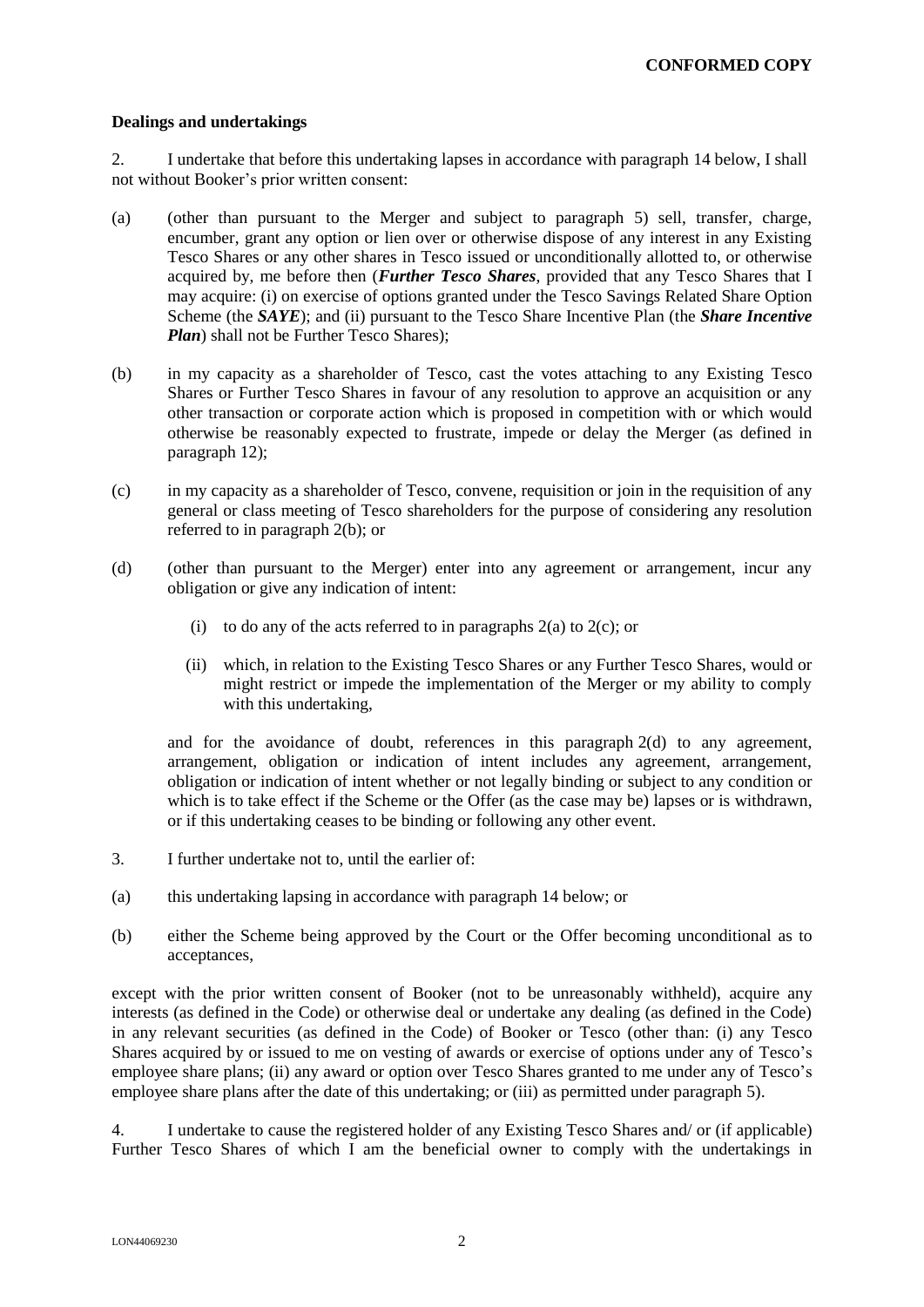paragraphs 2 and 3 above in respect of those Existing Tesco Shares and/ or (if applicable) Further Tesco Shares.

- 5. Notwithstanding any other provisions of this undertaking, I shall be permitted to:
- (a) sell, transfer or otherwise dispose of any Tesco Shares acquired by me on exercise of options granted under Tesco's employee share plans for the purposes of satisfying tax liabilities on such exercise of options; and
- (b) transfer the entire legal and beneficial interest, in some or all of the Existing Tesco Shares or any Further Tesco Shares, (in one or more transactions) to one or more of my family members (as defined in section 253 of the Companies Act 2006) provided that:
	- (i) such a transfer is undertaken as part of my bona fide tax planning;
	- (ii) I notify Booker that I intend to make such transfer at least three Business Days prior to effecting the transfer; and
	- (iii) with effect from the time of such transfer, I will procure compliance by the transferee of the obligations contained in this undertaking in respect of such transferred Tesco Shares as if the transferee had given this undertaking in respect of such transferred Tesco Shares,

and, in the event of any sale, disposal or transfer, all references to Existing Tesco Shares and Further Tesco Shares (as applicable) in this undertaking shall be deemed to be amended accordingly.

## **Approval of Merger**

- 6. I irrevocably undertake that:
- (a) I shall exercise all voting rights attaching to the Existing Tesco Shares and any Further Tesco Shares to vote in favour of all resolutions to approve and/ or give effect to the Merger, and any related matters, proposed at any general meeting of Tesco to be convened and held in connection with the Merger (the *Tesco General Meeting***)**, or at any adjournment of any such meeting, either (A) in person or (B) by executing and lodging a form of proxy or by giving instruction to a proxy via the CREST system as soon as possible and in any event: (i) not later than 3.00 p.m. on the tenth day after Tesco sends the circular (and, if different, any other document) convening the Tesco General Meeting; or (ii) in respect of any Further Tesco Shares, within three Business Days of becoming the registered holder of such Further Tesco Shares, if later);
- (b) I shall not revoke or amend the terms of any proxy or instruction submitted to Tesco in accordance with paragraph 6(a), or submit any new form of proxy or other proxy voting instructions, either in writing or by attendance at any Tesco General Meeting (including any adjournment thereof); and
- (c) I shall cause the registered holder of any Existing Tesco Shares and/ or (if applicable) Further Tesco Shares of which I am the beneficial owner to comply with the undertakings in paragraphs 6(a) and 6(b) in respect of those Existing Tesco Shares and/ or (if applicable) Further Tesco Shares.

## **Voting Rights**

7. Until the time this undertaking lapses in accordance with paragraph 14, in my capacity as shareholder: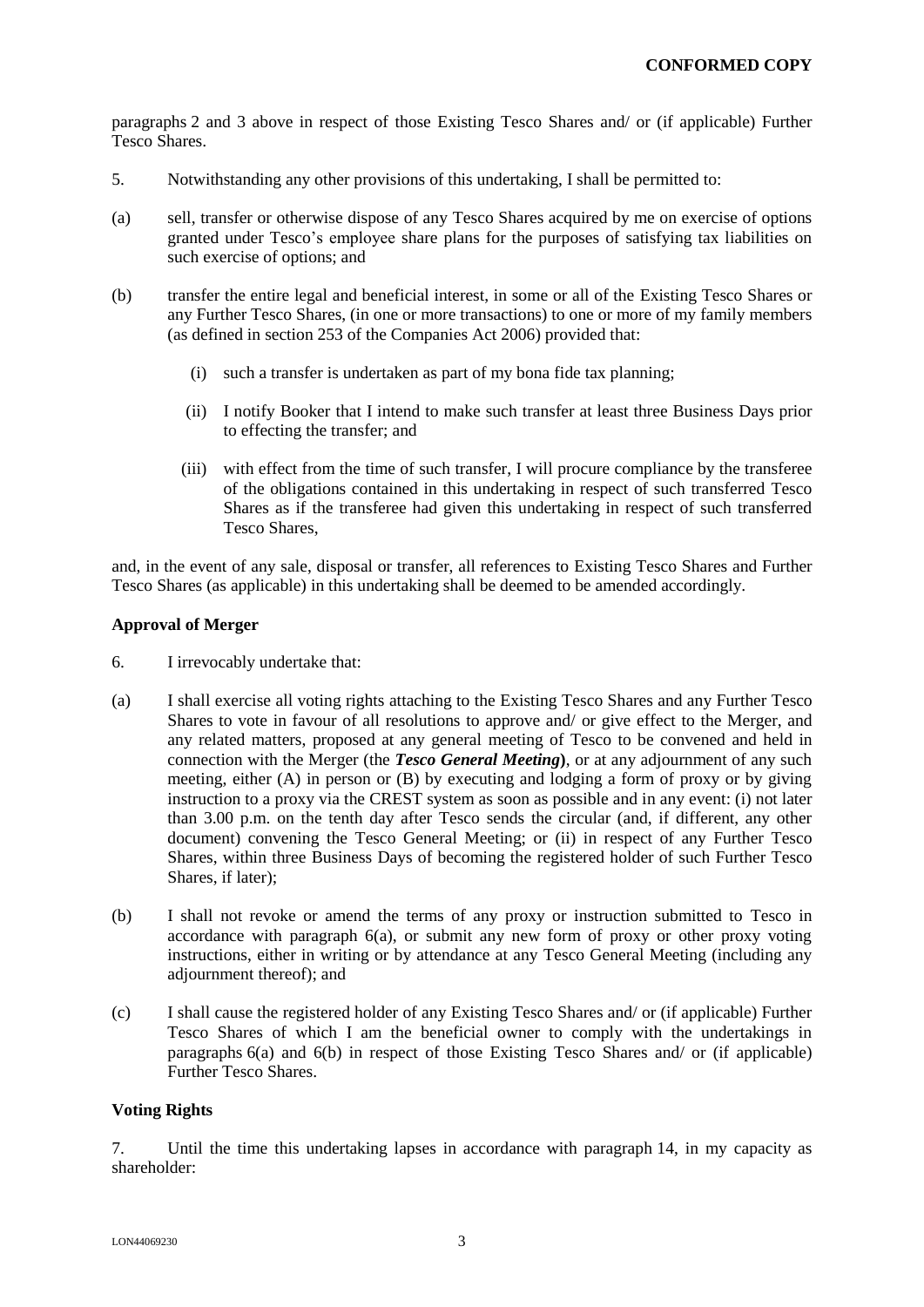- (a) I shall exercise the voting rights attached to the Existing Tesco Shares and any Further Tesco Shares on a Relevant Resolution (as defined in paragraph 8) only in accordance with Booker's directions;
- (b) I shall exercise the rights attaching to the Existing Tesco Shares and any Further Tesco Shares to requisition or join in requisitioning any general or class meeting of Tesco pursuant to section 303 Companies Act 2006 for the purposes of considering a Relevant Resolution and to require Tesco to give notice of such a resolution pursuant to section 338 Companies Act 2006 only in accordance with Booker's directions;
- (c) for the purpose of voting on a Relevant Resolution, I shall vote, in respect of Existing Tesco Shares and any Further Tesco Shares in accordance with Booker's directions either in person or by executing and lodging a form of proxy or by giving instruction to a proxy via the CREST system (and I shall not revoke or amend the terms of any proxy or instruction so submitted, or submit any new form of proxy or other proxy voting instructions, either in writing or by attendance at such general meeting (including any adjournment thereof) or otherwise); and
- (d) I shall cause the registered holder of any Existing Tesco Shares and/ or (if applicable) any Further Tesco Shares of which I am the beneficial owner to comply with paragraphs 7(a) to 7(c) in respect of those Existing Tesco Shares and/ or (if applicable) Further Tesco Shares.

#### 8. A *Relevant Resolution* means:

- (a) a resolution (whether or not amended) proposed at a general meeting of Tesco, or at an adjourned meeting, the passing of which is required to implement the Merger or which, if passed, might result in any condition of the Merger not being fulfilled or which would reasonably be expected to frustrate, impede or delay the Merger in any way (including, for the avoidance of doubt, any resolution to approve any transaction in relation to Tesco which is proposed in competition with or which would reasonably be expected to frustrate, impede or delay the Merger);
- (b) a resolution to adjourn a general meeting of Tesco whose business includes the consideration of a resolution falling within paragraph 8(a); and
- (c) a resolution to amend a resolution falling within paragraph 8(a) or paragraph 8(b).

#### **Documentation**

- 9. I consent to:
- (a) this undertaking being disclosed to the Panel;
- (b) the inclusion of references to me and any Existing Tesco Shares and/ or (if applicable) Further Tesco Shares of which I am the beneficial owner, and particulars of this undertaking, my holdings of, interests in, rights to subscribe for and short positions in relevant securities of Tesco being included in the Press Announcement and any offer document or scheme document published in connection with the Merger, and any other announcement made, or document issued, by or on behalf of Tesco in connection with the Merger; and
- (c) this undertaking being available for inspection as required by Rule 26.2 of the Code or the Listing Rules of the Financial Conduct Authority including, without limitation, being made publicly available on the websites of Tesco and Booker.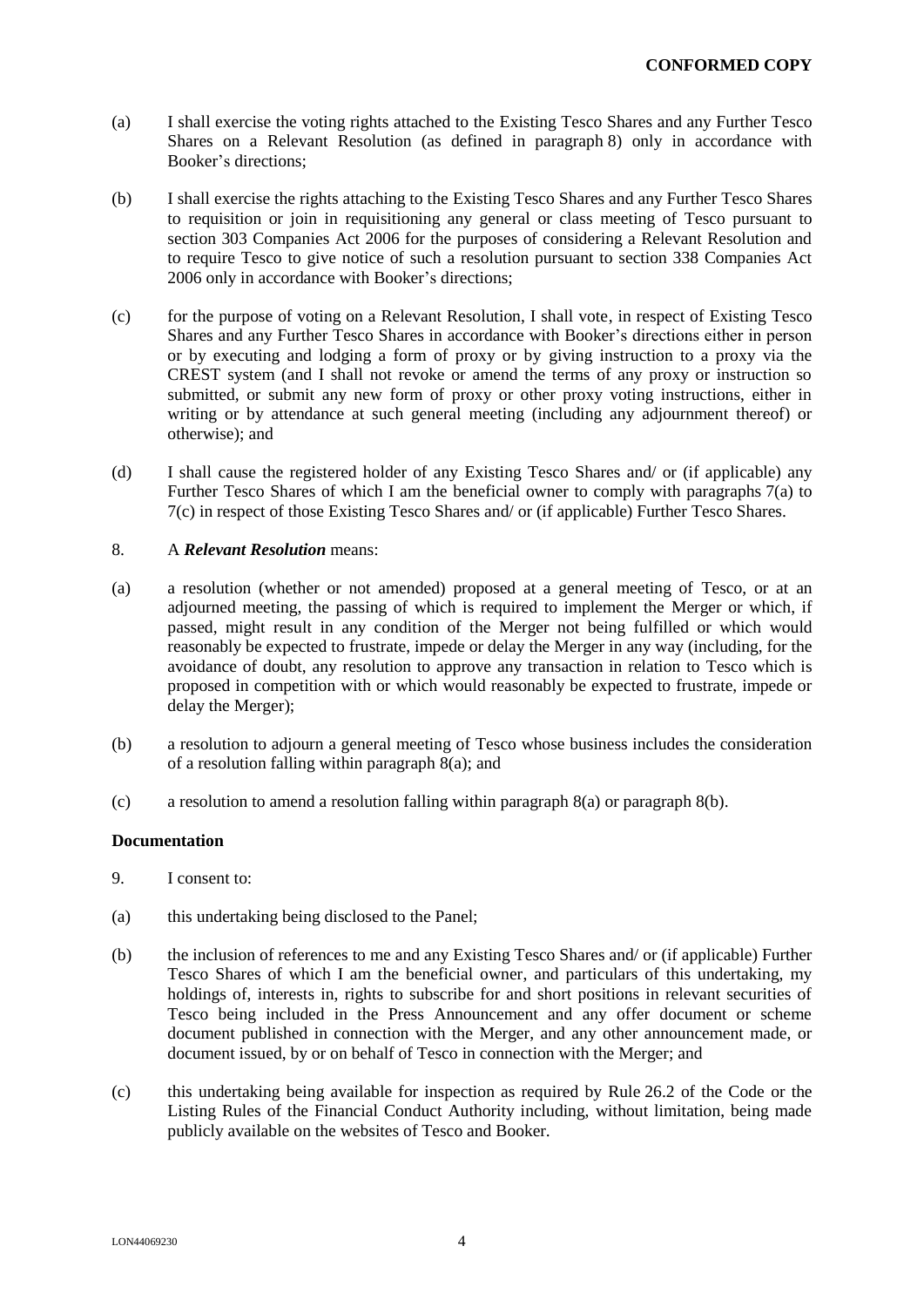## **Secrecy**

10. I shall keep secret the possibility, terms and conditions of the Merger and the existence and terms of this undertaking until the Press Announcement is released, provided that I may disclose the same to Tesco and its advisers in which case I shall procure that they observe secrecy in the same terms. The obligations in this paragraph shall survive termination of this undertaking.

11. I understand that the information you have given to me in relation to the Merger must be kept confidential until the Press Announcement is released or the information has otherwise become generally available. To the extent any of the information is inside information for the purposes of the Criminal Justice Act 1993 or the Market Abuse Regulation (EU) No 596/2014, I will comply with the applicable restrictions in those enactments on dealing in securities and disclosing inside information.

# **Interpretation**

- 12. In this undertaking:
- (a) references to *Business Days* means a day, other than a Saturday, Sunday or public holiday when banks are open for business in London;
- (b) references to the *Merger* means the proposed acquisition by Tesco of ordinary shares of one penny each in the capital of Booker, whether pursuant to the Scheme or the Offer;
- (c) references to the *Offer* means any offer to be made by or on behalf of Tesco to acquire all of the issued and to be issued ordinary share capital of Booker other than that already owned by Tesco and its associates (as defined in section 988 Companies Act 2006), and a reference to the *Offer* also includes any new, increased, renewed or revised offer made by Tesco to acquire shares in Booker provided that the value, in the reasonable opinion of J.P. Morgan Cazenove, of the consideration to be paid for each ordinary share of one penny in the capital of Booker does not represent a reduction in the value of the original proposal as set out in the Press Announcement;
- (d) references to *Press Announcement* mean the announcement announcing the Merger to be issued by Tesco pursuant to Rule 2.7 of the Code; and
- (e) references to the *Scheme* means any scheme of arrangement of Booker under section 895 Companies Act 2006 (including any new, increased, renewed or revised scheme of arrangement) for the acquisition by Tesco of all of the issued and to be issued ordinary share capital of Booker other than that already owned by Tesco, and a reference to the *Scheme* also includes any new, increased, renewed or revised scheme of arrangement made by Tesco to acquire shares in Booker provided that the value, in the reasonable opinion of J.P. Morgan Cazenove, of the consideration to be paid for each ordinary share of one penny in the capital of Booker does not represent a reduction in the value of the original proposal as set out in the Press Announcement.

## **Time of the Essence**

13. Any time, date or period mentioned in this undertaking may be extended by mutual agreement but as regards any time, date or period originally fixed or as extended, time shall be of the essence.

## **Lapse of undertaking**

14. This undertaking shall lapse if: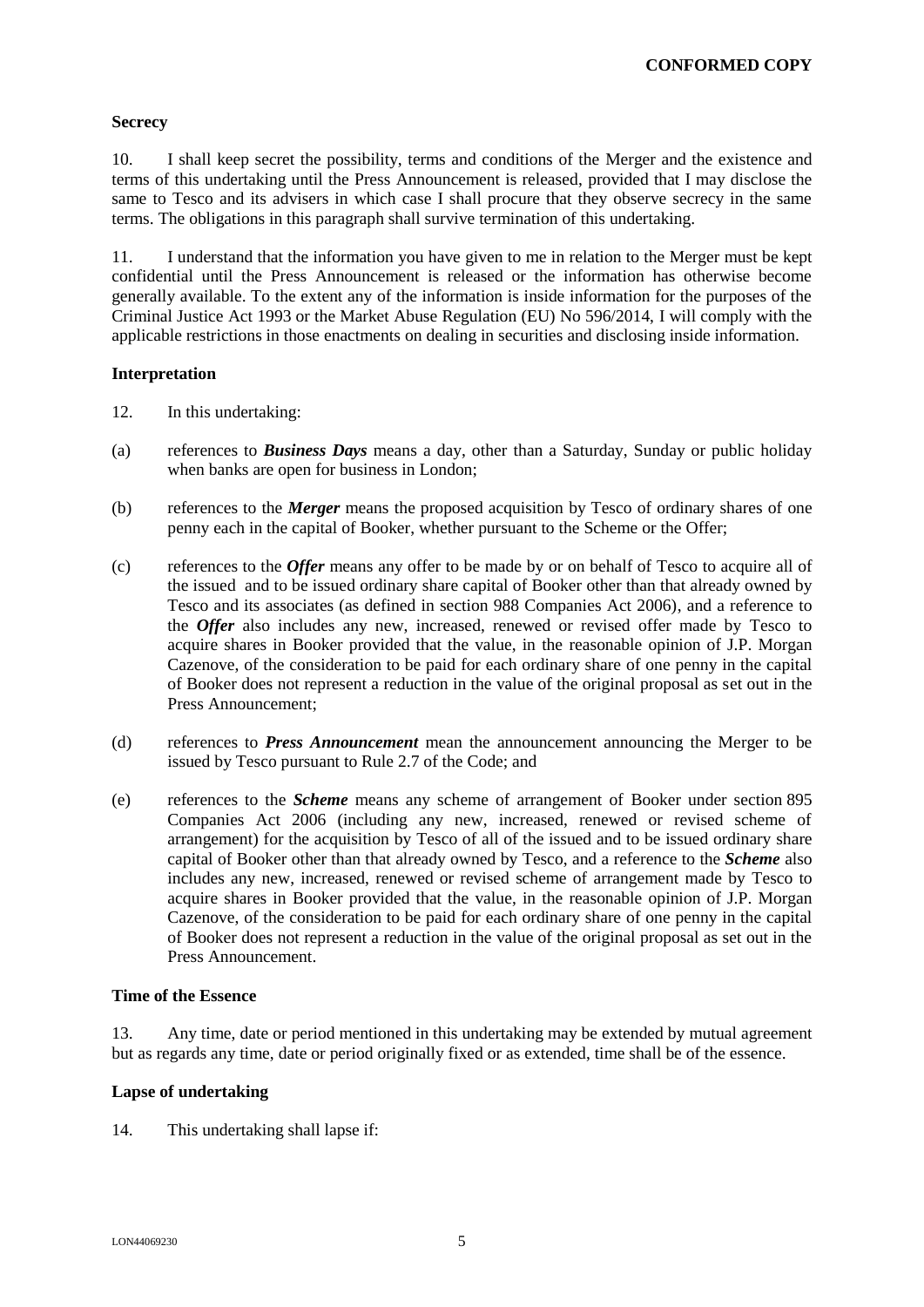- (a) Booker announces that it does not intend to proceed with the Merger and no new, revised or replacement Scheme or Offer is announced in accordance with Rule 2.7 of the Code at the same time;
- (b) the Scheme or Offer lapses or is withdrawn and no new, revised or replacement Scheme or Offer has been announced, in accordance with Rule 2.7 of the Code, in its place or is announced, in accordance with Rule 2.7 of the Code, at the same time;
- (c) the formal document to be dispatched to the shareholders of Booker setting out the terms and conditions of the Scheme (the *Scheme Document*) and convening any general meeting (the *Booker General Meeting*) and Court convened meeting (the *Booker Court Meeting*) of Booker shareholders to be convened for the purpose of considering, and if thought fit, approving, such shareholder resolutions of Tesco as are necessary to approve the Merger (the *Booker Resolutions*), does not include a unanimous and unconditional recommendation made by the board of directors of Booker to shareholders of Booker to approve the Booker Resolutions (the *Booker Board Recommendation*), or Booker makes an announcement prior to the publication of such document(s) that: (i) the board of directors of Booker no longer intends to make such recommendation or intends adversely to modify or qualify such recommendation; or (ii) it will not convene the necessary Booker General Meeting and/ or Court Meeting;
- (d) the board of directors of Booker withdraws, adversely modifies or adversely qualifies the Booker Board Recommendation or fails to publicly reaffirm or re-issue such unanimous and unqualified recommendation before the earlier of  $(A)$  5.30 p.m. on the fifth Business Day following Tesco's reasonable request to do so; or (B) the time of the start of the Tesco General Meeting (it being understood that the issue of any holding statement(s) issued to shareholders of Booker following a change of circumstances (so long as any such holding statement contains an express statement that such recommendation is not withdrawn or adversely modified and does not contain a statement that the Booker Directors intend to withdraw or adversely modify such recommendation) shall not constitute a withdrawal or adverse modification of such recommendation for purposes of this paragraph); or
- (e) the Scheme or Offer has not become effective by the Longstop Date (as defined in the Press Announcement) (or such later time and date as agreed between Tesco and Booker, with the approval of the Court and/ or the Panel, if required).

If this undertaking lapses, I shall have no claim against Tesco or Booker and neither Tesco nor Booker shall have any claim against me, other than in respect of any prior breach of any of the terms of this undertaking.

## **Confirmation**

- 15. I confirm that in signing this undertaking I:
- (a) am not a client or customer of Greenhill & Co International LLP (*Greenhill*) or Barclays Bank PLC (*Barclays*) for the purposes of the Conduct of Business Sourcebook of the Financial Conduct Authority and that Greenhill and Barclays are acting for Tesco in connection with the Merger and no-one else and are not responsible to anyone other than Tesco for providing the protections afforded to customers of Greenhill or Barclays nor for providing advice in relation to the Merger;
- (b) am not a client or customer of J.P. Morgan Limited (*J.P. Morgan Cazenove*) for the purposes of the Conduct of Business Sourcebook of the Financial Conduct Authority and that J.P. Morgan Cazenove is acting for Booker in connection with the Merger and no-one else and is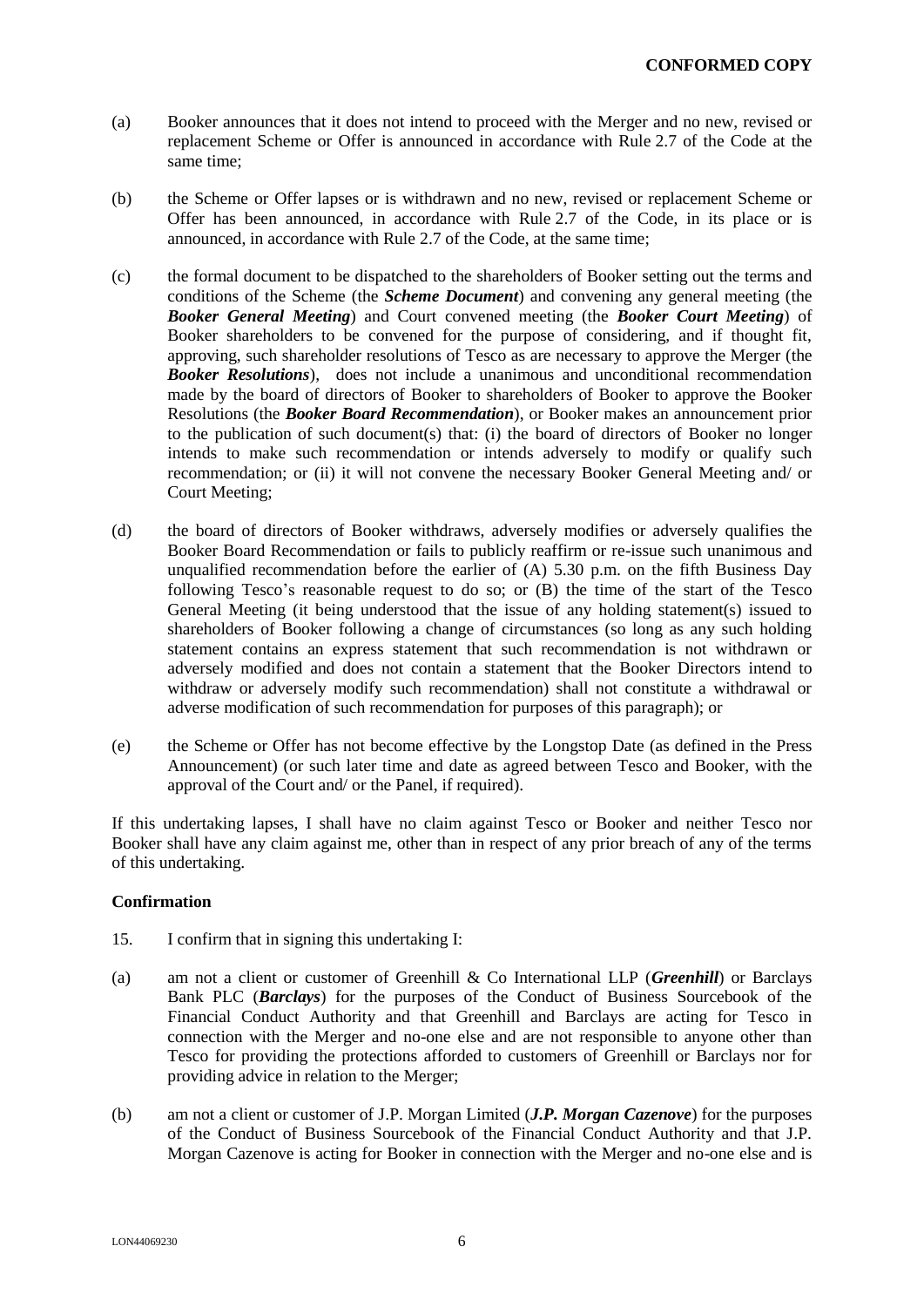not responsible to anyone other than Booker for providing the protections afforded to customers of J.P. Morgan Cazenove nor for providing advice in relation to the Merger; and

(c) have been given an adequate opportunity to consider whether or not to execute this undertaking and to obtain independent advice.

#### **Power of Attorney**

16. In order to secure the performance of my obligations under this undertaking, I appoint any director of Booker as my attorney:

- (a) if I fail to comply with any of the undertakings in paragraph 6, in my name and on my behalf to do all things and to execute all deeds and other documents as may be necessary or desirable to ensure compliance with such undertakings in respect of the Existing Tesco Shares and any Further Tesco Shares (as appropriate); and
- (b) if I fail to comply with any of the undertakings in paragraph 7, to execute any form of proxy required by Booker to appoint any person nominated by Booker to attend a general or class meeting of Tesco and vote on a Relevant Resolution (as defined in paragraph 8).

17. I agree that this power of attorney is given by way of security and is irrevocable in accordance with section 4 Powers of Attorney Act 1971 until this undertaking lapses in accordance with paragraph 14.

#### **Specific Performance**

18. I agree that, if I fail to comply with any of the undertakings in paragraphs 2, 3, 4, 6 or 7 above or breach any of my other obligations under this undertaking, damages may not be an adequate remedy and accordingly Booker shall be entitled to the remedies of specific performance, injunction or other equitable relief.

## **Governing Law**

19. This undertaking and any non-contractual obligations arising out of or in connection with this undertaking shall be governed by, and interpreted in accordance with, English law. The English courts shall have exclusive jurisdiction in relation to all disputes (including claims for set-off and counterclaims) arising out of or in connection with this undertaking including, without limitation disputes arising out of or in connection with: (i) the creation, validity, effect, interpretation, performance or non-performance of, or the legal relationships established by, this undertaking; and (ii) any non-contractual obligations arising out of or in connection with this undertaking. For such purposes each party irrevocably submits to the jurisdiction of the English courts and waives any objection to the exercise of such jurisdiction. I shall at all times maintain an agent for service of process and any other documents in proceedings in England or any other proceedings in connection with this undertaking.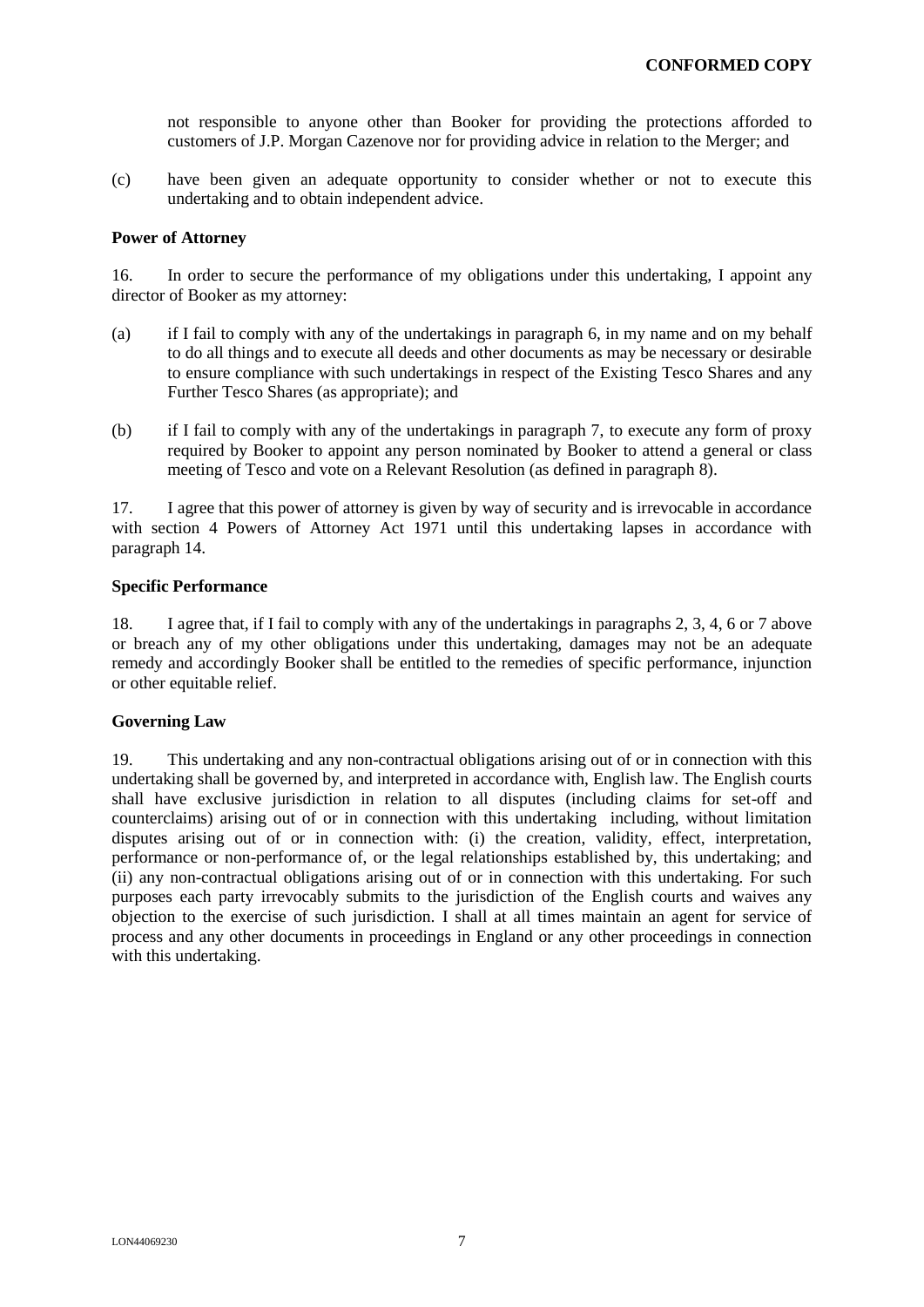# **Schedule 1**

# **Part A – Existing Tesco Shares**

| Name of beneficial owner | No. of ordinary shares of 5p in Tesco |
|--------------------------|---------------------------------------|
| Dave Lewis               | 99,950                                |

# **Part B – Employee Share Plans**

# **A. SAYE**

| <b>Name</b> | No. of options         |  |
|-------------|------------------------|--|
| Dave Lewis  | $\Omega$<br>◡<br>1.720 |  |

# **B. Share Incentive Plan**

| <b>Name</b> | No.<br>$\mathbf{a}$<br>of shares |
|-------------|----------------------------------|
| Dave Lewis  | 1,781                            |

# **C. Nil Cost Options**

| <b>Name</b> | No.<br>of options |
|-------------|-------------------|
| Dave Lewis  | 6,808,266         |